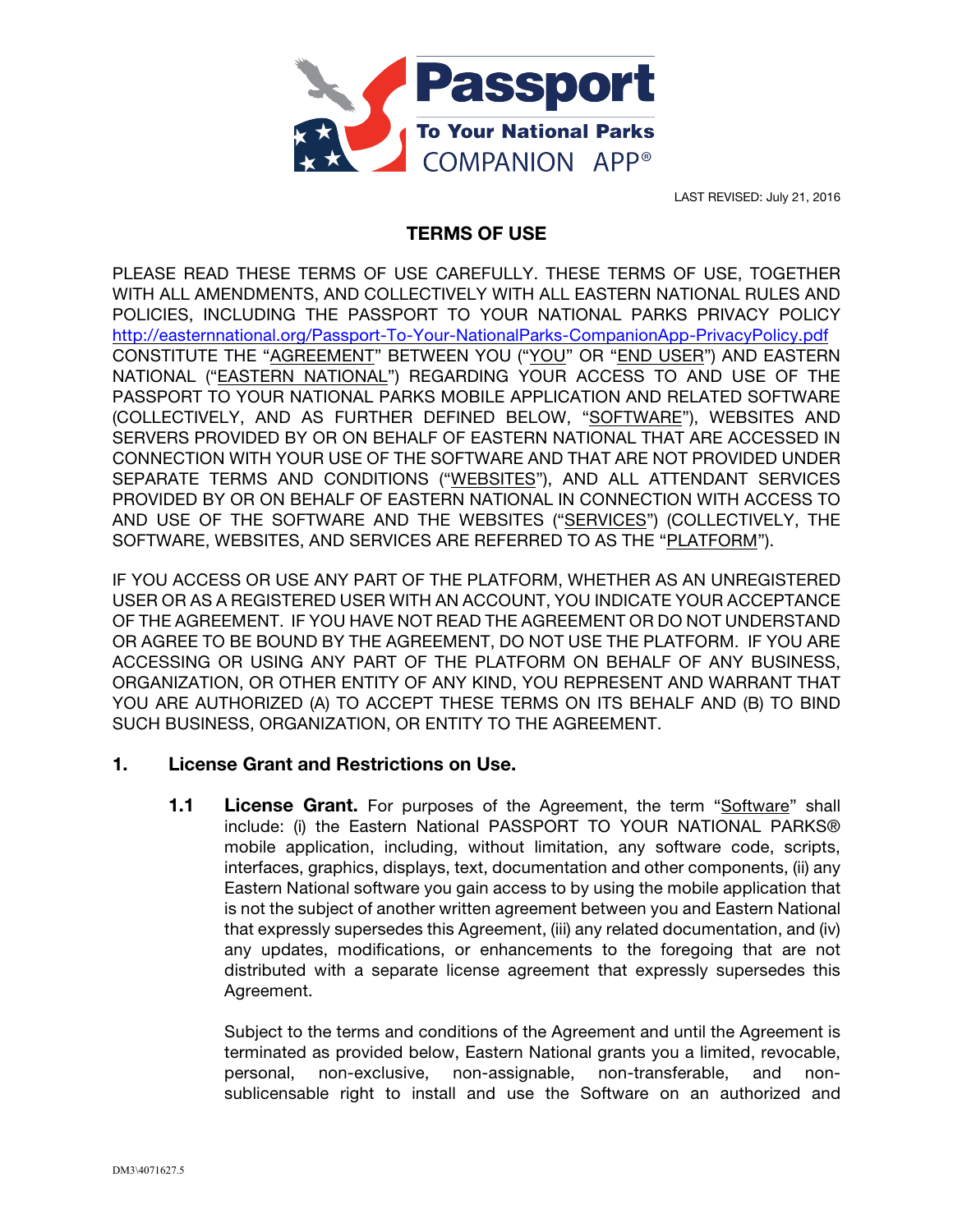compatible device owned and controlled by you ("Device") and to access and use the Platform strictly in accordance with the terms and conditions of this Agreement, all applicable App Platform Terms and Conditions (as defined below), and any service agreements associated with your Device (collectively "Related Agreements").

- 1.2 App Platform Terms and Conditions. The licenses granted in this Section 1 are conditioned on your compliance with the applicable terms and conditions of the app platform through which you obtained the Software, as the operator of such app platform may modify from time to time ("App Platform Terms and Conditions"). For example, if you obtained the Software through the Apple App Store (for use on an iOS device), the licenses granted under this Section 1 are further conditioned on your compliance with the applicable terms and conditions, including the "Usage Rules," set forth in the Apple App Store Terms and Conditions, as Apple may modify from time to time. If you obtained the Software through the Google Play platform (for use on an Android device), the licenses granted under this Section 1 are further conditioned on your compliance with the applicable terms and conditions set forth in the Google Play Terms of Service, as Google may modify from time to time. In the event of any conflict between this Agreement and any applicable App Platform Terms and Conditions, this Agreement shall govern to the extent of such conflict.
- 1.3 Hardware and Telecommunications Service. You must provide, at your own expense, all Devices and all telecommunications connections and service plans to access and use the Platform from your Device. In order to access and use the Platform on a particular Device, the Device needs to meet certain minimum system and compatibility requirements, which may change from time to time. Such minimum system and compatibility requirements are your responsibility. YOU ARE SOLELY RESPONSIBLE FOR ANY COSTS YOU INCUR TO ACCESS THE PLATFORM FROM YOUR DEVICE. Eastern National does not guarantee that the Platform can be accessed on all wireless devices or wireless service plans, or through all telecommunications connections. Eastern National does not guarantee that the Platform is available in all geographic locations. You acknowledge that when you use the Platform, your wireless carrier or telecommunications service provider may charge you fees for data, messaging, and/or wireless access incurred when you use the Platform.
- **1.4 Registration.** As an End User, you may choose to register and create an account on the Platform. An account is not required to access and use basic features and functions of the Platform, but creating an account will provide additional features and functionality within the Platform. You will be asked to provide certain information to create an account, such as your e-mail address and a password. You agree, represent, and warrant that you shall at all times provide accurate information when registering and when using the Platform and that you shall update and maintain as accurate all such information during your use of the Platform.
- **1.5 Restrictions on Use.** The licenses granted in this Section 1 are conditioned on your compliance with the following restrictions on use. Except as expressly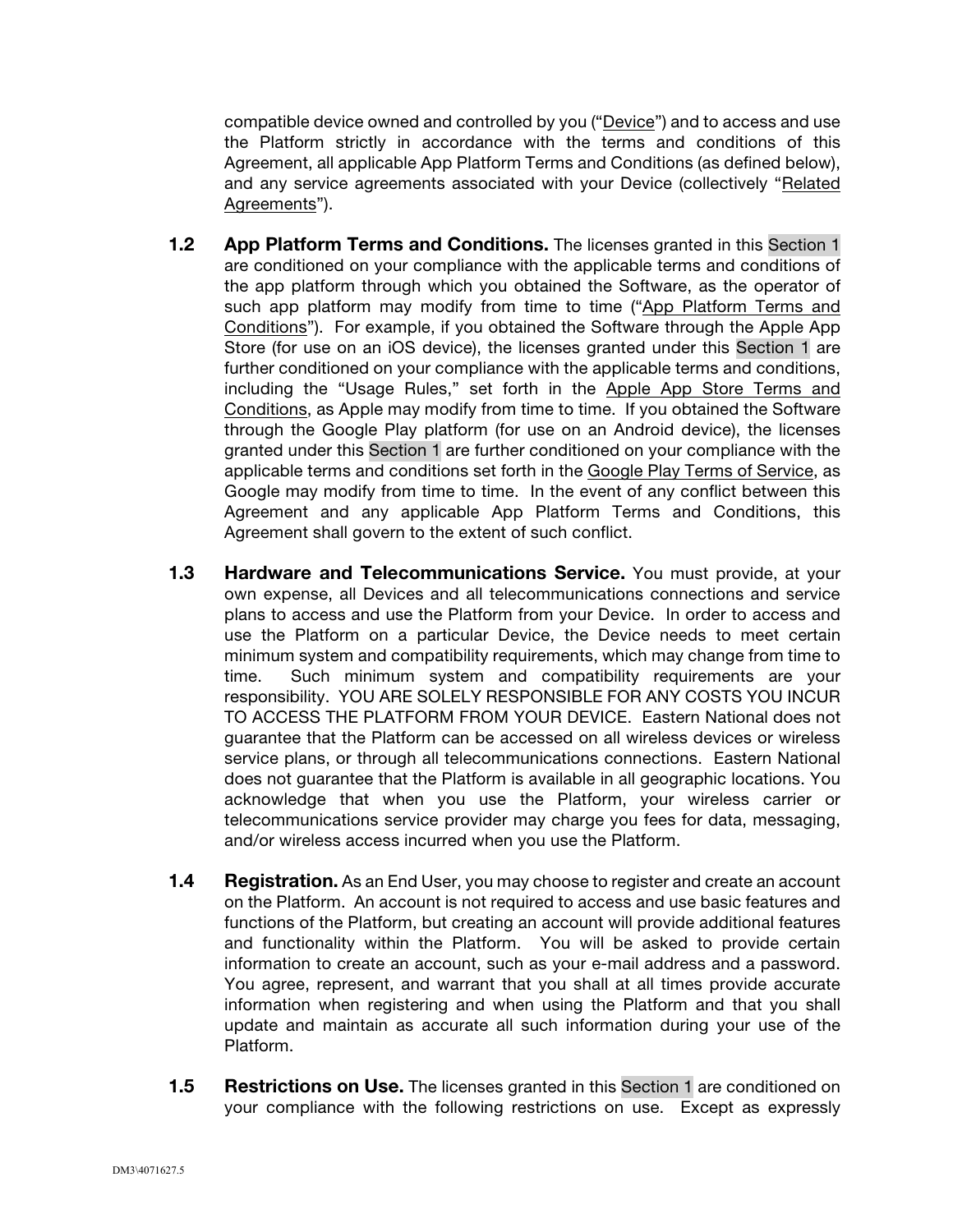permitted under the Related Agreements or by Eastern National in writing, you shall not:

- (a) copy, license, sublicense, sell, resell, distribute, rent, or lease the Platform, permit third parties to do so, or transfer or assign your rights under this Agreement;
- (b) install, use, or permit the Software to exist on any device that is not authorized and owned or controlled by you;
- (c) decompile, reverse engineer, disassemble, attempt to derive the source code of, or decrypt the Software, except and only to the extent permitted by applicable law notwithstanding this restriction;
- (d) make any modification, adaptation, improvement, enhancement, translation or derivative work of the Platform;
- (e) access or use any password-protected, secure, or non-public areas of the Platform, or access, copy, modify, erase, or damage any data on the Platform not intended for you, except as specifically authorized by Eastern National;
- (f) violate any applicable laws, rules, or regulations in connection with your access to or use of the Platform;
- (g) use the Platform to violate any legal right of any third party, including any publicity or privacy right, copyright, or other intellectual property right;
- (h) remove, alter, or obscure any watermarks, labels, or proprietary notices (including any notice of copyright or trademark) of Eastern National or its affiliates, partners, suppliers, or licensors that appear in the Platform or any output of the Platform;
- (i) use the Platform for any purpose for which it is not designed or intended;
- (j) use the Platform for any revenue generating endeavor or commercially exploit the Platform in any way;
- (k) use the Platform for creating a product or service that is, directly or indirectly, competitive with or in any way a substitute for any product or service offered by Eastern National;
- (l) use the Platform to send automated queries to any website or to send any unsolicited commercial e-mail;
- (m) use any automated means to access or use the Platform, including scripts, bots, scrapers, data miners, or similar software, or display the Platform, or portions thereof, in things (e.g., framing, scraping, etc.), without Eastern National's express written permission;
- (n) attempt to probe, scan, or test the vulnerability of the Platform or breach any implemented security or authentication measures, regardless of your motives or intent;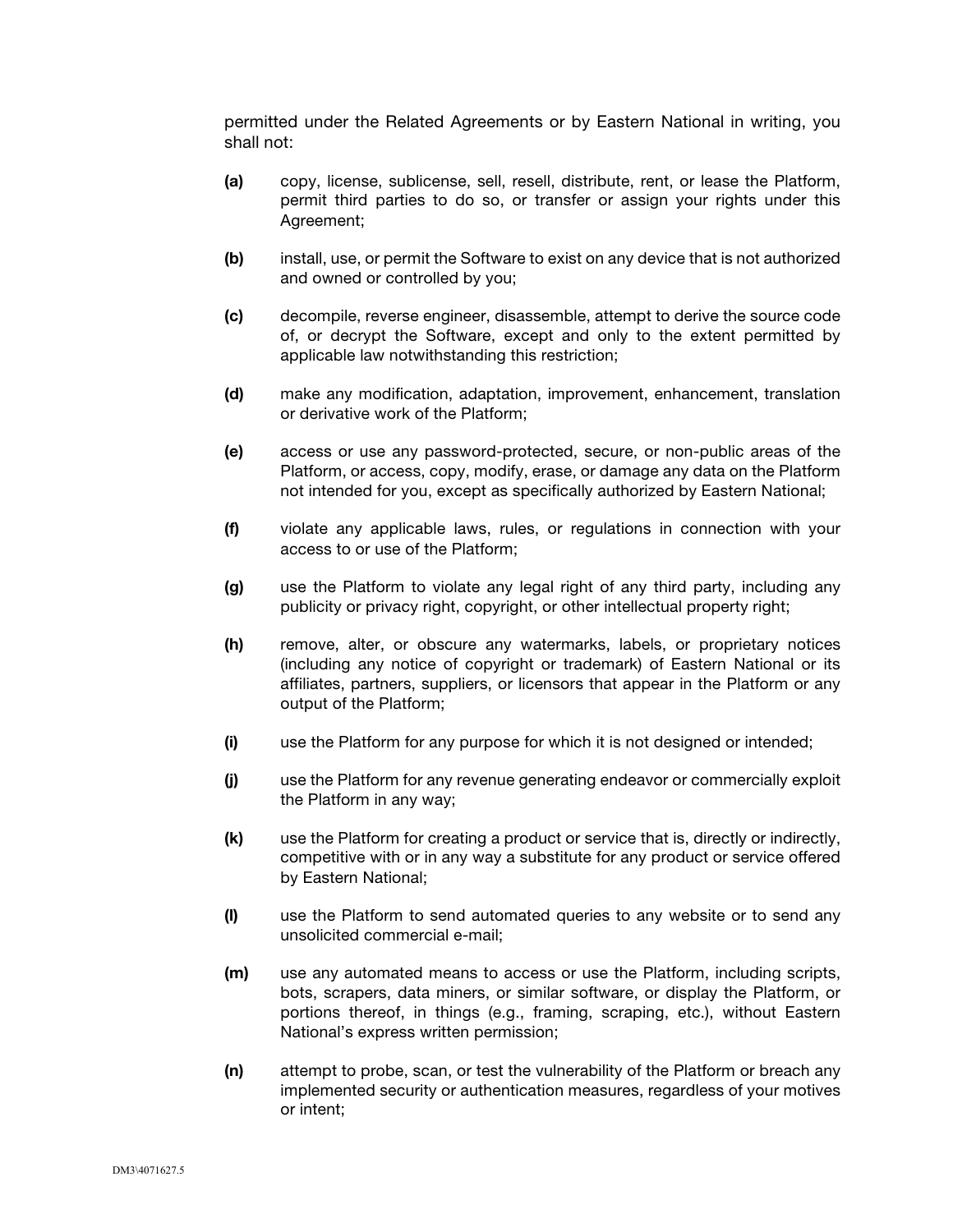- (o) attempt to interfere with or disrupt access to or use of the Platform by any user, processor, host, or network, including, without limitation, by submitting a virus, worm, Trojan horse, or other malicious code;
- (p) impersonate or misrepresent your affiliation with any person or entity; or
- (q) post any content to the Platform that: (i) includes any profane, obscene, defamatory, discriminatory, threatening, menacing, harassing, or violent content; (ii) depicts or suggests nudity or sexual acts; (iii) promotes hatred, including against members of a protected group under federal, state, or local law (such as, for example, a group defined by race, gender, or national origin); (iv) is objectively shocking or disgusting; (v) depicts or suggests presently occurring illegal activity; (vi) includes unlicensed proprietary content of a third party, including, e.g., third-party content protected by copyright or trademark for which you do not have a license; (vii) breaches any duty of confidentiality you may have to a third party (e.g., discloses private information about a third party without consent); or (viii) is contrary to the Agreement, including Eastern National's rules and policies.

Eastern National may suspend or terminate your account and your access to and use of the Platform at any time in its sole discretion and for any reason, including any breach of the foregoing restrictions.

2. Privacy Policy. Your use of the Platform, and Eastern National's provision of the Platform, shall be governed by the Passport To Your National Parks Privacy Policy, which is a part of the Agreement and is located at:

http://easternnational.org/Passport-To-Your-NationalParks-CompanionApp-PrivacyPolicy.pdf

## 3. Operation and Fees.

- 3.1 Changes to Features and Functionality. The specific features and functionality of the Platform are dynamic and may change from time to time. Eastern National reserves complete discretion with respect to the operation of the Platform. Eastern National also reserves the right to limit, withdraw, suspend, or discontinue any functionality or feature of the Platform at any time.
- **3.2 On-line Storage of End User Content.** The Platform includes functionality that permits a registered End User to create and save certain content, such as text and photos, to Eastern National Websites. This functionality is provided by Eastern National principally for your convenience with regards to organizing, personal viewing of, and temporarily backing up such content. Your use of this functionality is subject to, among other applicable terms in this Agreement, the restrictions on use in Section 1.5, including without limitation Section 1.5(q), the license to End User content granted to Eastern National in Section 5.4, and the Privacy Policy. Do not use or rely on this functionality as a means for permanently backing up your content. Eastern National disclaims any and all representations and warranties regarding the availability and integrity of such content and shall not be responsible for the deletion of or damage to any such content, with or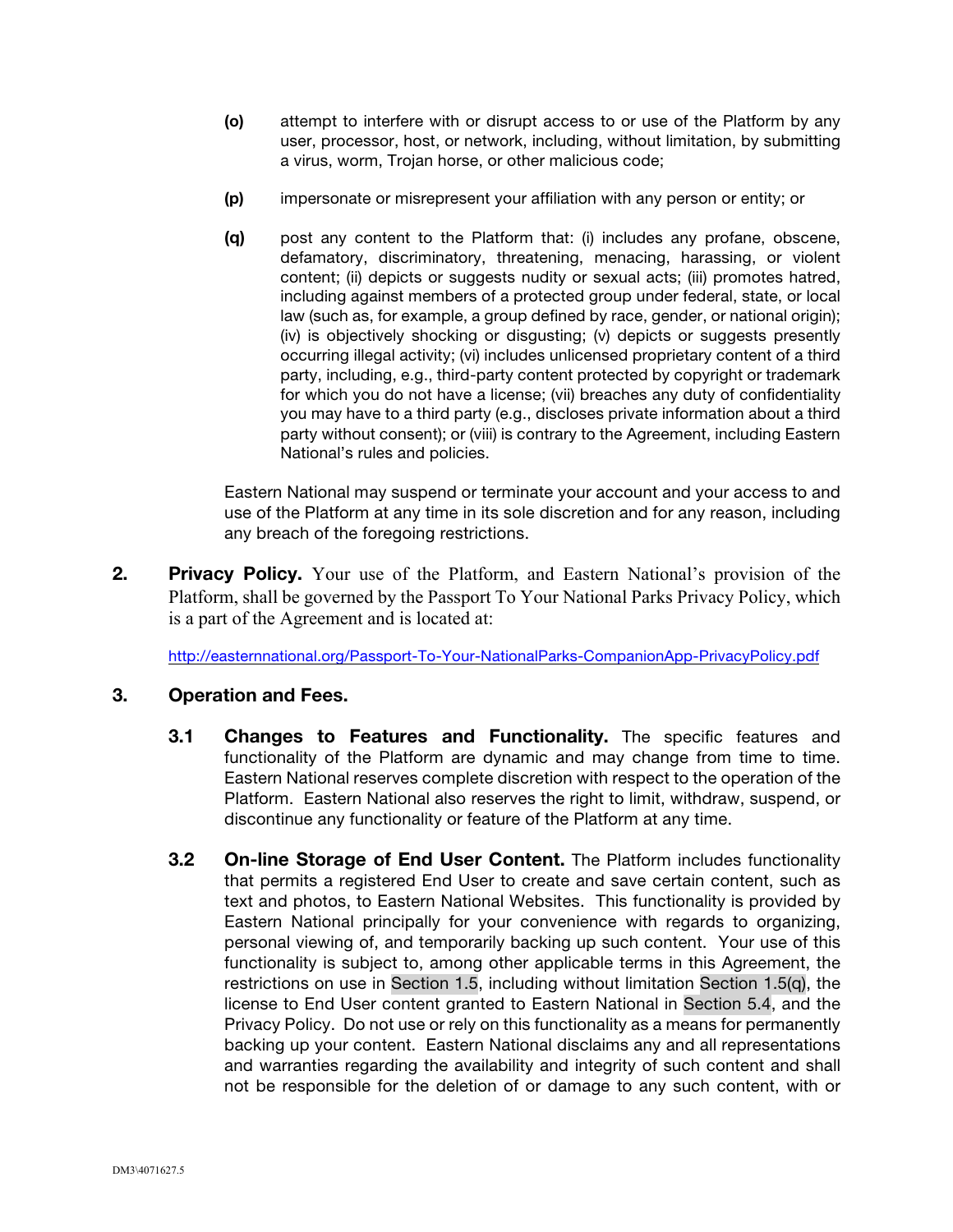without prior notice to you. As with all features and functionality, Eastern National reserves complete discretion with respect to the operation of this functionality.

- **3.3** Fees. Eastern National will make commercially reasonable efforts to prominently display and explain any and all applicable fees and payments related to the Platform, if any. The fee and payment policy may change at any time and from time to time in Eastern National's sole discretion. Eastern National may contract with one or more third parties to facilitate the processing of fees and payments. Unless expressly stated otherwise, all fees and payments are non-refundable. Eastern National may make promotional offers with different features and different rates for products and services offered through the Platform. These promotional offers, unless made to you, shall have no bearing whatsoever on your access to and use of the Platform.
- **3.4 eParks.** The Platform includes a link to eParks, the Official Online Store of America's National Parks®, which is operated by or on behalf of Eastern National. Your access to and use of eParks, whether through the Platform or otherwise, is subject to separate terms and conditions. In the event of a conflict between the terms of this Agreement and the separate terms and conditions specifically applicable to eParks, such terms and conditions specifically applicable to eParks shall control to the extent of such conflict.
- 4. Inaccuracies. Eastern National disclaims—and you release Eastern National from any liability regarding—errors, inaccuracies, and omissions of the Platform. Eastern National reserves the right to correct any errors, inaccuracies, or omissions and to change or update information at any time without prior notice. Eastern National makes no guarantees whatsoever as to the completeness, timeliness, correctness, or accuracy of the materials or data available through the Platform. Intellectual Property Rights.
	- **4.1 Rights to Platform.** You acknowledge and agree that the Platform and all copyrights, patents, trademarks, trade secrets, and other intellectual property rights associated therewith are, and shall remain, the property of Eastern National and its affiliates, licensors, and suppliers. Furthermore, you acknowledge and agree that the source and object code of the Software and the format, directories, queries, algorithms, structure, and organization of the Platform are the intellectual property and proprietary and confidential information of Eastern National and its affiliates, licensors, and suppliers. This Agreement does not effect a "sale" of the any portion of the Platform and confers no title or ownership in any portion of the Platform, any intellectual property rights in the Platform, or any copies, modifications, enhancements, or derivative works of the Platform. Except as expressly stated in this Agreement, you are not granted any intellectual property rights in or to the Platform by implication, estoppel, or other legal theory, and all rights in and to the Platform not expressly granted in the Agreement are hereby reserved and retained by Eastern National.
	- 4.2 Third Party Software. The Platform may utilize or include third party software that is subject to open source or third party license terms ("Third Party Software"). You acknowledge and agree that your right to use such Third Party Software as part of the Platform is subject to and governed by the terms and conditions of the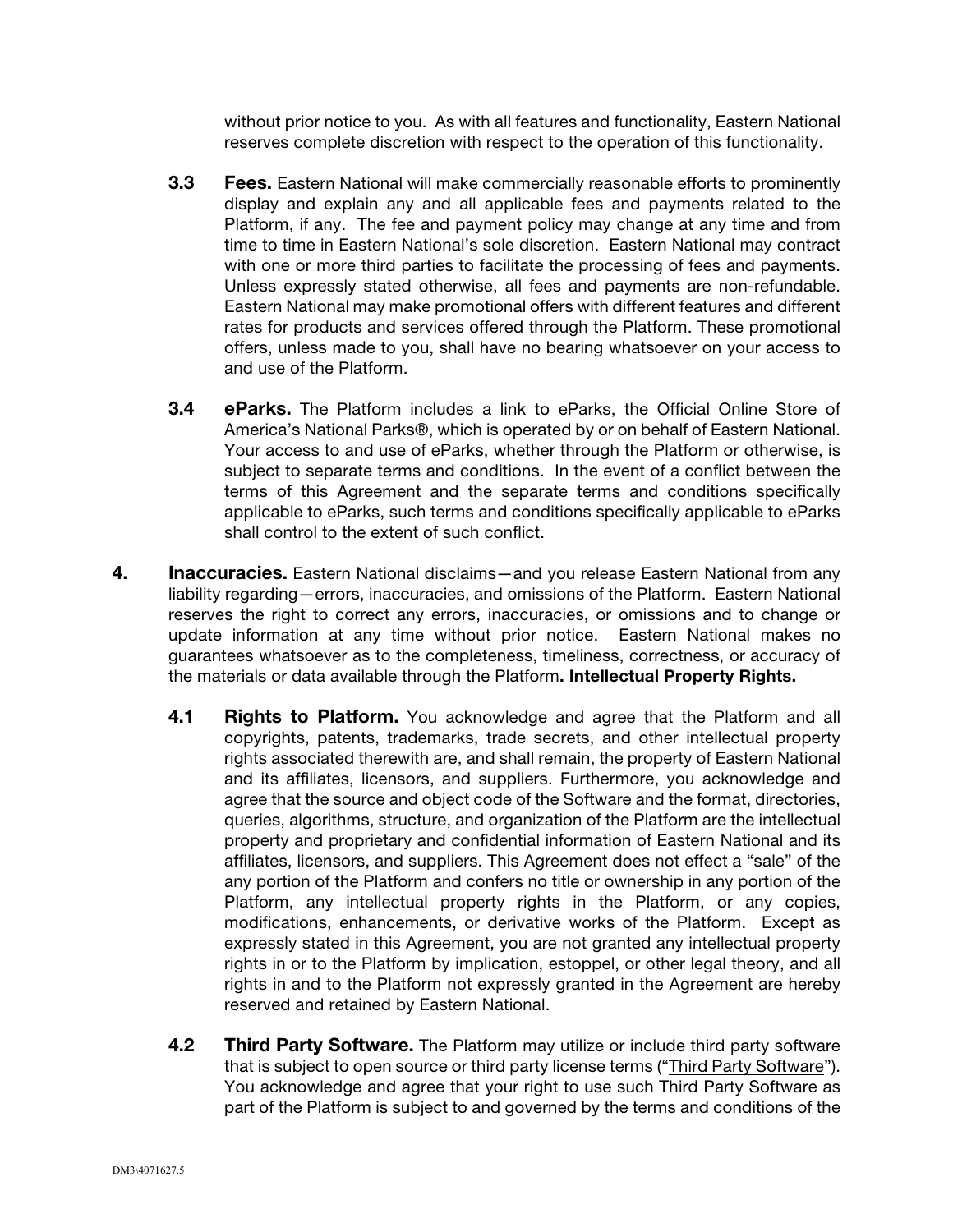open source or third party license applicable to such Third Party Software, including, without limitation, any applicable acknowledgements, license terms, and disclaimers contained therein. In the event of a conflict between the terms of this Agreement and the terms of such open source or third party licenses, the terms of the open source or third party licenses shall control with regard to your use of the relevant Third Party Software.

- 4.3 Eastern National's Marks. You are not authorized to use any Eastern National trademarks, service marks, trade names, logos, tag lines, domain names, or social media handles (collectively, "Marks") in any advertising, publicity, or in any other commercial manner without the prior written consent of Eastern National, which may be withheld for any or no reason.
- 4.4 License to End User Content. By saving content to the Platform or otherwise submitting or sending any content to Eastern National, you grant Eastern National a royalty-free, unrestricted, world-wide, perpetual, irrevocable, non-exclusive, and fully sublicensable right and license to use, reproduce, modify, adapt, publish, translate, create derivative works from, distribute, perform and display such content (in whole or part), including any information, suggestions, ideas, drawings or concepts contained in such content, worldwide and/or to incorporate it in other works in any form, media, or technology now known or later developed. Such license includes incorporating the content, in whole or in part, into a feature of or promotional material relating to the Platform or other related product or service of Eastern National. You are responsible for the accuracy, copyright compliance, legality, decency, or all other aspects of such content. You also warrant that any moral rights in such content are waived. IF YOU DO NOT WANT TO PERMIT EASTERN NATIONAL TO USE YOUR CONTENT AS PROVIDED IN THIS SECTION, DO NOT SAVE YOUR CONTENT WITHIN THE PLATFORM.
- 4.5 Intellectual Property Infringement. Eastern National respects, and expects End Users to respect, the intellectual property rights of others. Eastern National may remove material from the Platform that appears in its sole discretion to infringe upon the intellectual property rights of others. If you believe a work protected by a copyright you own has been posted on the Platform without authorization, you may notify Eastern National and provide the following information:
	- (a) a physical or electronic signature of the person authorized to act on behalf of the copyright owner;
	- (b) identification of the copyrighted work or works claimed to have been infringed;
	- (c) a detailed description of the material you claim is infringing, together with information sufficient to enable Eastern National to locate it, including the URL or other description of where the infringing material appears;
	- (d) your name, mailing address, telephone number, and e-mail address;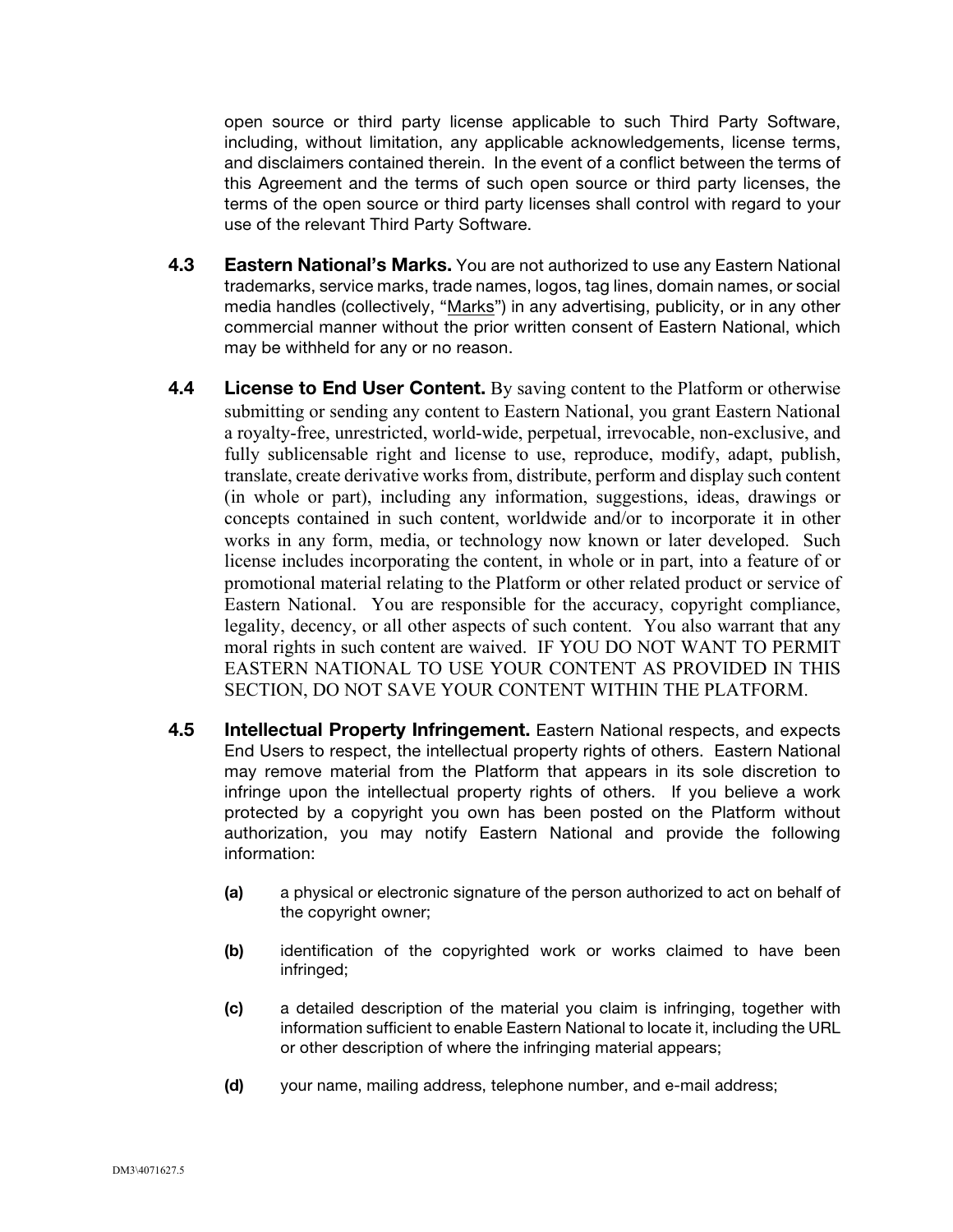- (e) a statement by you that you believe in good faith that the copyrighted material identified is being used in a manner that is not authorized by the copyright owner, its agent or the law; and
- $(f)$  a statement by you that the above information is accurate and, under penalty of perjury, that you are authorized to act on behalf of the owner of the copyright allegedly infringed.

To notify Eastern National of a claimed copyright infringement, please contact appsupport@easternational.org

## 5. Third Party Properties and Services.

- **5.1** General. You acknowledge that the Platform may refer you to physical venues, geographical sites, products, services, websites, advertisements, promotions, recommendations, advice, information, and materials created, provided, owned, under the control of, or maintained by third parties, including advertisers, publishers, content partners, marketing agents, and vendors ("Third Party Properties and Services"). For example, the Platform includes many references to physical venues and links to websites operated by or on behalf of the U.S. National Park Service. The Platform may also include functionality that permits you to share content on third-party social media platforms.
- **5.2** Disclaimer. You acknowledge that references to Third Party Properties and Services on the Platform are provided solely as a convenience to you, your access to and use of the Third Party Properties and Services is at your sole discretion and risk, and Eastern National and its affiliates, partners, suppliers, and licensors (as applicable) shall have no liability to you arising out of or in connection with your access to and use of the Third Party Properties and Services. EASTERN NATIONAL HEREBY DISCLAIMS ANY REPRESENTATION, WARRANTY, OR GUARANTY REGARDING THE THIRD PARTY PROPERTIES AND SERVICES, WHETHER EXPRESS, IMPLIED, OR STATUTORY, INCLUDING, WITHOUT LIMITATION, THE IMPLIED WARRANTIES OF MERCHANTABILITY OR FITNESS FOR A PARTICULAR PURPOSE, AND ANY REPRESENTATION, WARRANTY, OR GUARANTY REGARDING THE AVAILABILITY, QUALITY, RELIABILITY, FEATURES, APPROPRIATENESS, ACCURACY, COMPLETENESS, OR LEGALITY OF THE THIRD PARTY PROPERTIES AND SERVICES.
- 5.3 Third Party Terms and Conditions. You acknowledge and agree that your access to and use of Third Party Properties and Services and any correspondence or business dealings between you and any third party referred to you by using the Platform may be governed by and require your acceptance of applicable terms and conditions of such third party, including, without limitation, any general terms, privacy policies, representations, warranties, or disclaimers contained therein. Furthermore, you acknowledge and agree that the Third Party Properties and Services and any related third party terms and conditions are subject to change by the applicable third party at its sole discretion and without any notice. You assume all risks arising out of or resulting from your transaction of business over the Internet and with any third party, and you agree that Eastern National and its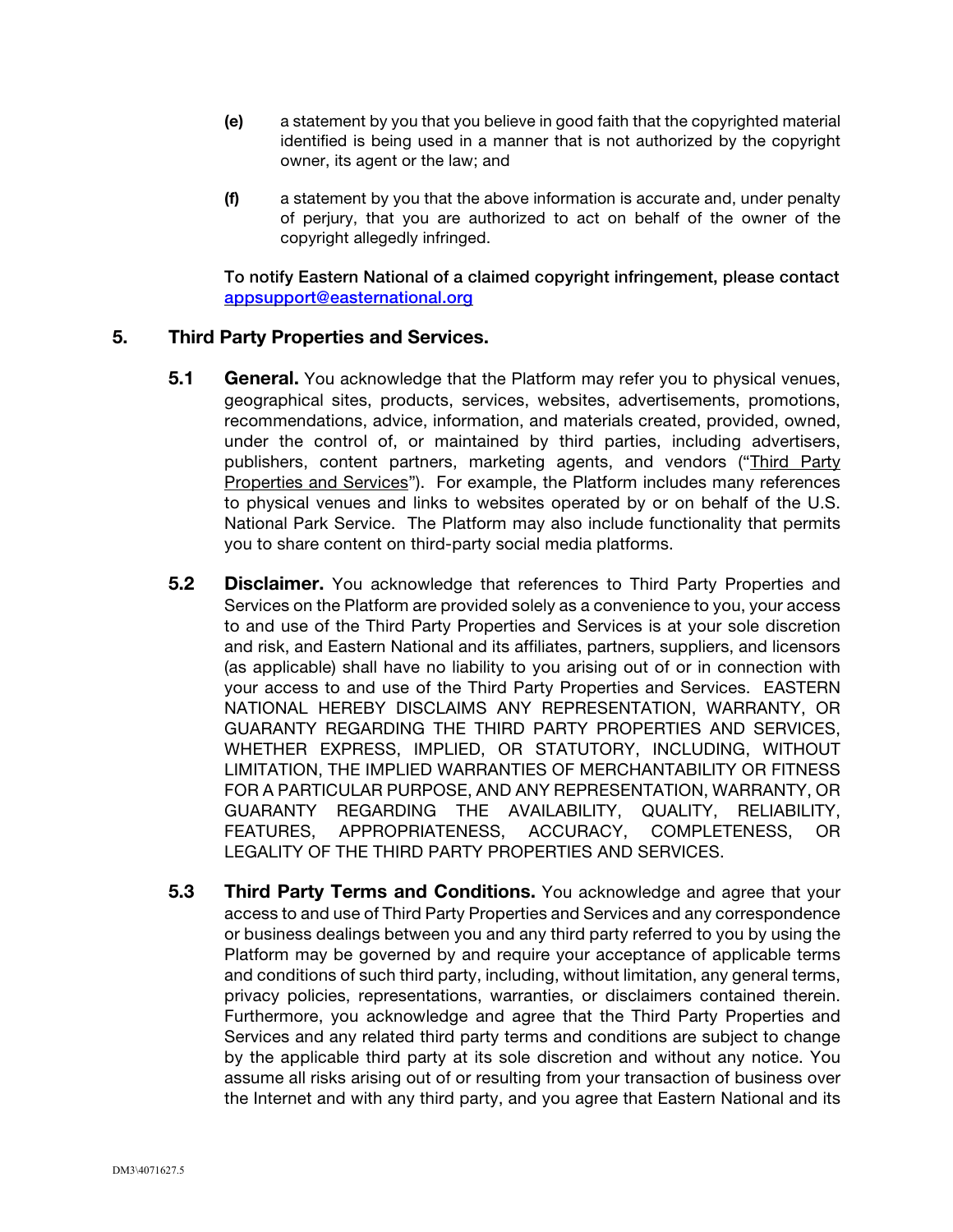affiliates, partners, suppliers, and licensors are not responsible or liable for any loss or result of the presence of information about or links to such third parties.

- **5.4 Endorsements.** You acknowledge and agree that the provision of access to any Third Party Properties and Services, without more, shall not constitute or imply an endorsement by Eastern National or its affiliates of such Third Party Properties and Services. Eastern National reserves the right to restrict or deny access to any Third Party Properties and Services otherwise accessible through the Platform, although Eastern National has no obligation to restrict or deny access even if requested by you.
- **5.5 Inappropriate Materials.** You understand that by accessing and using the Third Party Properties and Services, you may encounter information, materials, and subject matter (i) that you or others may deem offensive, indecent, or objectionable; (ii) which may or may not be identified as having explicit language, and (iii) that may automatically and unintentionally appear in search results, as a link or reference to objectionable material. Notwithstanding the foregoing, you agree to use the Third Party Properties and Services at your sole risk and that Eastern National and its affiliates, partners, suppliers, and licensors shall have no liability to you for information, material, or subject matter that is found to be offensive, indecent, or objectionable.

## 6. Term and Termination.

**6.1 Term.** The Agreement shall be effective from the time you first access or use the Platform until terminated by either you or Eastern National pursuant to the following terms.

## 6.2 Termination.

- (a) You may terminate the Agreement at any time by (i) discontinuing all access to and use of the Platform, and (ii) deleting all copies and installations of the Software licensed under the Agreement.
- (b) Eastern National may, in its sole and absolute discretion, at any time and for any or no reason, suspend or terminate the Agreement and the rights afforded to you under the Agreement, with or without prior notice. If you fail to comply with any terms and conditions of the Agreement, then the Agreement and any rights afforded to you under the Agreement shall terminate automatically, without any notice or other action by Eastern National.
- (c) Upon the termination of the Agreement, you shall cease all use of the Platform, uninstall the Software, and delete all copies of the Software in your possession, custody, or control. All rights and licenses to the Platform granted under the Agreement shall terminate immediately upon termination of the Agreement.
- 7. Disclaimer of Warranties. YOU ACKNOWLEDGE AND AGREE THAT THE PLATFORM IS PROVIDED ON AN "AS IS" AND "AS AVAILABLE" BASIS, AND THAT YOUR USE OF OR RELIANCE UPON THE PLATFORM AND ANY THIRD PARTY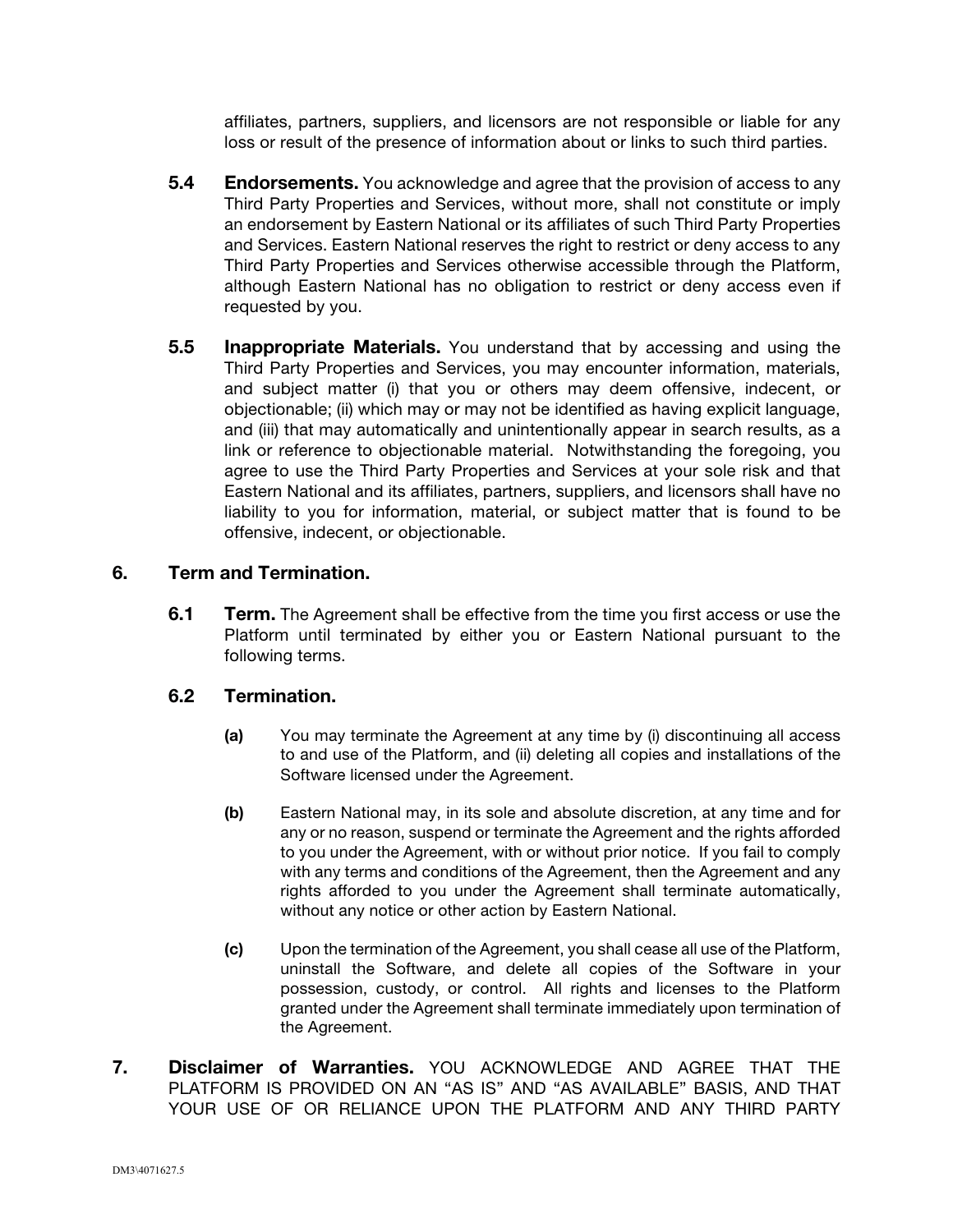PROPERTIES AND SERVICES ACCESSED THEREBY IS AT YOUR SOLE RISK AND DISCRETION. EASTERN NATIONAL AND ITS AFFILIATES, PARTNERS, SUPPLIERS, AND LICENSORS HEREBY DISCLAIM ANY AND ALL REPRESENTATIONS, WARRANTIES, AND GUARANTIES REGARDING THE PLATFORM AND THIRD PARTY PROPERTIES AND SERVICES, WHETHER EXPRESS, IMPLIED, OR STATUTORY, AND INCLUDING, WITHOUT LIMITATION, THE IMPLIED WARRANTIES OF MERCHANTABILITY, FITNESS FOR A PARTICULAR PURPOSE, AND NON-INFRINGEMENT. EASTERN NATIONAL AND ITS AFFILIATES, PARTNERS, SUPPLIERS, AND LICENSORS MAKE NO WARRANTY THAT (I) THE PLATFORM OR THIRD PARTY PROPERTIES AND SERVICES WILL MEET YOUR REQUIREMENTS; (II) THE PLATFORM OR THIRD PARTY PROPERTIES AND SERVICES WILL BE UNINTERRUPTED, ACCURATE, RELIABLE, TIMELY, SECURE, OR ERROR-FREE; (III) THE QUALITY OF ANY PRODUCTS, SERVICES, INFORMATION, OR OTHER MATERIAL ACCESSED OR OBTAINED BY YOU THROUGH THE PLATFORM WILL BE AS REPRESENTED OR MEET YOUR EXPECTATIONS; OR (IV) ANY ERRORS IN THE PLATFORM OR THIRD PARTY PROPERTIES AND SERVICES WILL BE CORRECTED. NO ADVICE OR INFORMATION, WHETHER ORAL OR WRITTEN, OBTAINED BY YOU FROM EASTERN NATIONAL OR FROM THE PLATFORM SHALL CREATE ANY REPRESENTATION, WARRANTY, OR GUARANTY. FURTHERMORE, YOU ACKNOWLEDGE THAT EASTERN NATIONAL SHALL HAVE NO OBLIGATION TO CORRECT ANY ERRORS OR OTHERWISE SUPPORT OR MAINTAIN THE PLATFORM. SOME JURISDICTIONS DO NOT ALLOW THE EXCLUSION OF IMPLIED WARRANTIES, SO SOME OF THE ABOVE EXCLUSIONS MAY NOT APPLY TO YOU.

# 8. Limitation of Liability.

- 8.1 Limitation on Type of Damages. TO THE MAXIMUM EXTENT PERMITTED BY LAW, IN NO EVENT SHALL EASTERN NATIONAL NOR ITS AFFILIATES, PARTNERS, SUPPLIERS, AND LICENSORS, NOR EACH OF THEIR RESPECTIVE OFFICERS, DIRECTORS, AGENTS, AND EMPLOYEES BE LIABLE TO YOU (OR TO ANY OTHER THIRD PARTY PERMITTED ACCESS TO OR USE OF ANY PLATFORM PROVIDED UNDER THIS AGREEMENT) FOR PERSONAL INJURY OR ANY INDIRECT, SPECIAL, INCIDENTAL, EXEMPLARY, PUNITIVE, OR CONSEQUENTIAL DAMAGES WHETHER ARISING IN CONTRACT, EQUITY, TORT, OR OTHERWISE (INCLUDING BREACH OF WARRANTY, NEGLIGENCE, AND STRICT LIABILITY IN TORT), NOR FOR DAMAGES ARISING FROM DELAY; LOSS OF GOODWILL; LOSS OF OR DAMAGE TO DATA; WORK STOPPAGE; HARDWARE FAILURE OR MALFUNCTION; LOST PROFITS, LOST REVENUE, OR LOST SAVINGS (ACTUAL OR ANTICIPATED); OR ANY ECONOMIC LOSS IN CONNECTION WITH OR ENSUING FROM USE OF, OR INABILITY TO USE, THE PLATFORM PROVIDED BY EASTERN NATIONAL UNDER THIS AGREEMENT OR ANY THIRD PARTY PROPERTIES AND SERVICES, EVEN IF EASTERN NATIONAL HAS BEEN ADVISED OF THE POSSIBILITY OF SUCH DAMAGES.
- 8.2 Limitation on Amount of Damages. TO THE MAXIMUM EXTENT PERMITTED BY LAW, IN NO EVENT SHALL EASTERN NATIONAL'S AGGREGATE LIABILITY FOR ANY AND ALL CLAIMS ARISING UNDER THIS AGREEMENT EXCEED FIFTY U.S. DOLLARS (\$50.00). THIS LIMITATION ON THE AMOUNT OF LIABILITY SHALL APPLY WHETHER A CLAIM ARISES IN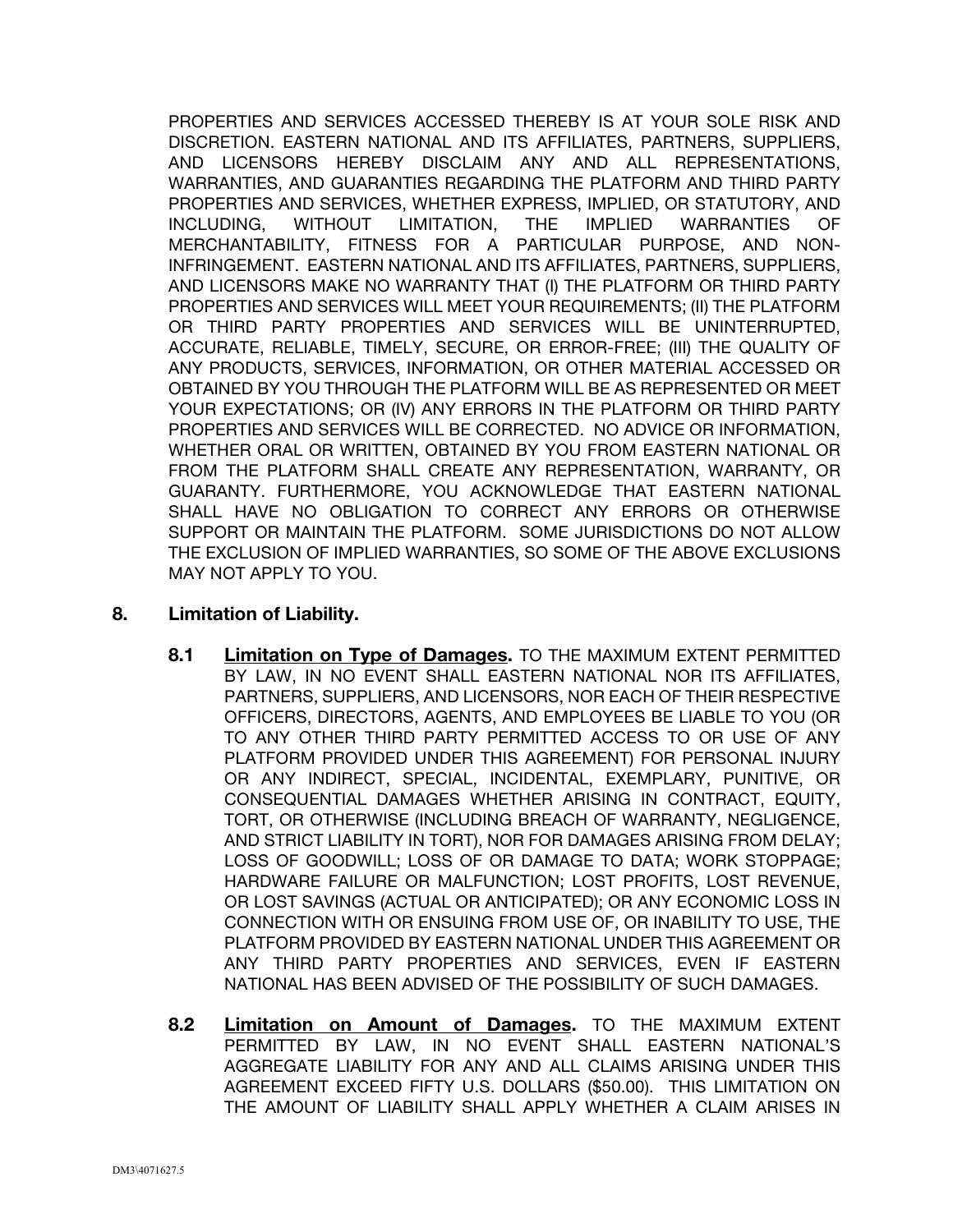CONTRACT, TORT, STRICT LIABILITY, OR ANY OTHER LEGAL THEORY, INCLUDING BREACH OF WARRANTY OR NEGLIGENCE AND EVEN IF EASTERN NATIONAL HAS BEEN ADVISED OF THE POSSIBILITY OF SUCH DAMAGES. THIS LIMITATION SHALL SPECIFICALLY SURVIVE A FAILURE OF ESSENTIAL PURPOSE OF ANY REMEDIES THAT MAY BE PROVIDED IN THIS AGREEMENT.

- 8.3 Limitation on Time of Action. NO ACTION ARISING OUT OF THIS AGREEMENT MAY BE BROUGHT BY YOU MORE THAN ONE (1) YEAR AFTER THE CAUSE OF ACTION HAS ACCRUED.
- 8.4 Inapplicability of Limitations in Some Jurisdictions. SOME JURISDICTIONS DO NOT ALLOW THE LIMITATION OR EXCLUSION OF LIABILITY OR INCIDENTAL OR CONSEQUENTIAL DAMAGES, SO SOME OF THE ABOVE LIMITATIONS OR EXCLUSIONS MAY NOT APPLY TO YOU.
- 9. Indemnification. You shall indemnify, defend, and hold harmless Eastern National and its affiliates, partners, suppliers, and licensors, and each of their respective officers, directors, agents, and employees (the "Indemnified Parties") from and against any claim, proceeding, loss, damage, fine, penalty, interest, and expense (including, without limitation, fees for attorneys and other professional advisors) arising out of or in connection with the following: (i) your access to or use of the Platform or Third Party Properties and Services; (ii) your breach of the Related Agreements (including this Agreement); (iii) your violation of law; (iv) your negligence or willful misconduct; or (v) your violation of the rights of a third party, including the infringement by you of any intellectual property or misappropriation of any proprietary right or trade secret of any person or entity. These obligations will survive any termination of the Agreement.
- 10. Compatibility. Eastern National does not warrant that the Platform will be compatible or interoperable with your Device or any other piece of hardware, software, or equipment installed on or used in connection with your Device. Furthermore, you acknowledge that compatibility and interoperability problems can cause the performance of your Device to diminish or fail completely, and may result in permanent the damage to your Device, loss of the data located on your Device, and corruption of the Software and files located on your Device. You acknowledge and agree that Eastern National and its affiliates, partners, suppliers, and licensors shall have no liability to you for any losses suffered resulting from or arising in connection with compatibility or interoperability problems.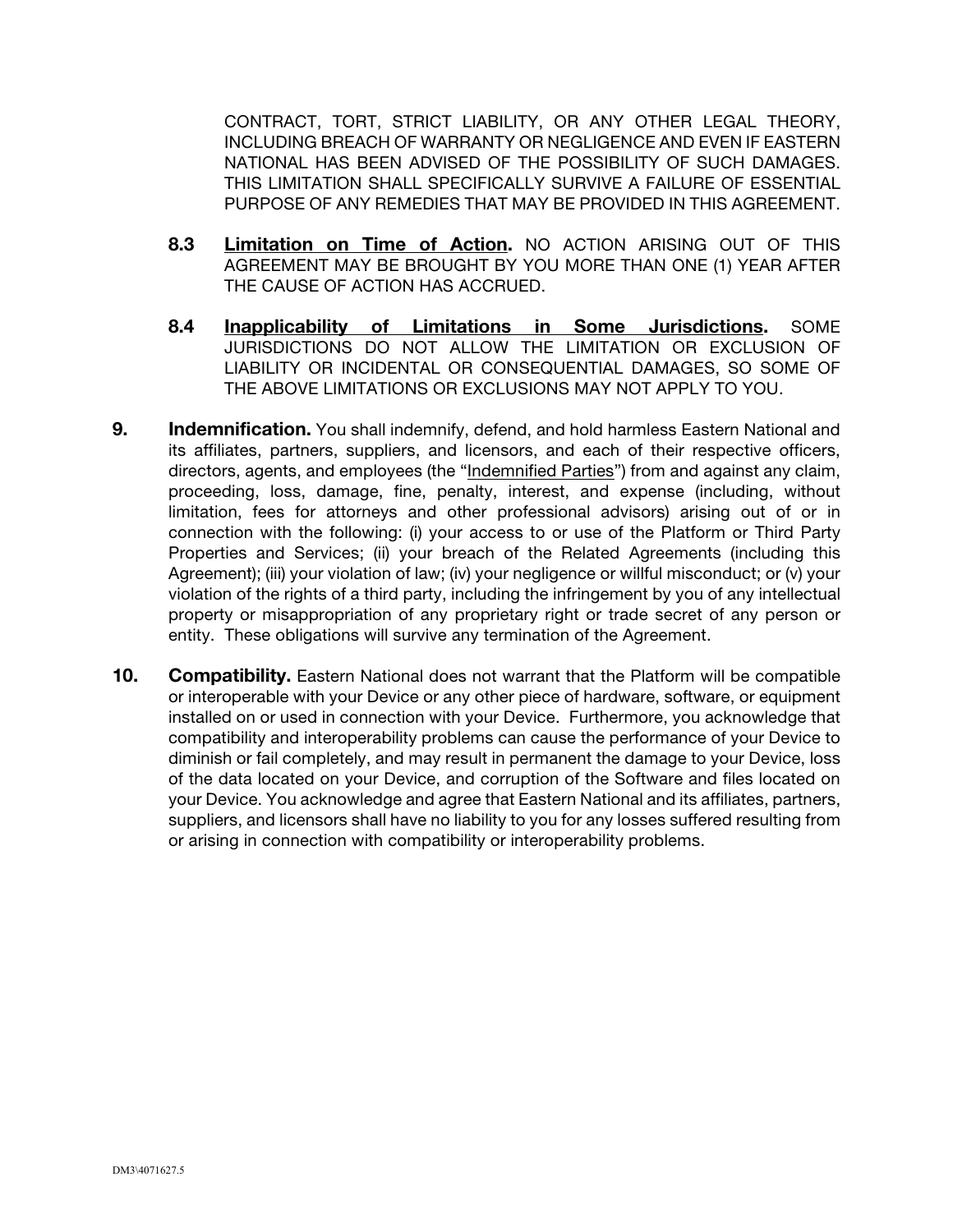- 11. Availability and Force Majeure. It is not possible to operate the Platform with 100% guaranteed uptime. Eastern National will make reasonable efforts to keep the Platform operational. However, certain technical difficulties, routine site and software maintenance and upgrades, and other events may, from time to time, result in interruptions to or outages of the Platform. In addition, Eastern National reserves the right at any time, and from time to time, to modify or discontinue (on a temporary or permanent basis) certain functions of the Platform, with or without notice. You agree that Eastern National shall not be liable to you or to any third party for any direct or indirect consequence of any modification, suspension, discontinuance of, or interruption to the Platform. In the event Eastern National's performance of this Agreement, or any obligation hereunder, is prevented, restricted, or interfered with by reason of acts of God or of the public enemy, acts of the Government in its sovereign capacity, fires, floods, epidemic, strikes, picketing or boycotts, or any other circumstances caused by natural occurrences or third party actions beyond the reasonable control and without the fault or negligence of Eastern National, Eastern National shall be excused from such performance on a day-to-day basis to the extent of such prevention, restriction, or interference.
- 12. Third-Party Claims. You acknowledge that you (not Eastern National) are responsible for addressing any third party claims relating to your access to or use of the Platform, and agree to notify Eastern National of any third party claims relating to the Platform of which you become aware. Furthermore, you hereby release Eastern National from any liability resulting from your access to or use of the Platform, including, without limitation, the following: (i) any product liability claims; (ii) any claim that the Platform fails to conform to any applicable legal or regulatory requirement; and (iii) any claim arising under consumer protection or similar legislation. YOU EXPRESSLY WAIVE AND RELEASE ANY AND ALL RIGHTS AND BENEFITS UNDER SECTION 1542 OF THE CIVIL CODE OF THE STATE OF CALIFORNIA (OR ANY ANALOGOUS LAW OF ANY OTHER STATE), WHICH READS AS FOLLOWS: "A GENERAL RELEASE DOES NOT EXTEND TO CLAIMS WHICH THE CREDITOR DOES NOT KNOW OR SUSPECT TO EXIST IN HIS FAVOR AT THE TIME OF EXECUTING THE RELEASE, WHICH, IF KNOWN BY HIM, MUST HAVE MATERIALLY AFFECTED HIS SETTLEMENT WITH THE DEBTOR."

## 13. Miscellaneous.

- **13.1 Governing Law and Choice of Venue.** This Agreement shall be deemed to take place in the Commonwealth of Pennsylvania and shall be governed by and construed in accordance with the laws of the Commonwealth of Pennsylvania excluding conflicts of law principles. For any dispute arising out of this Agreement, you submit to the exclusive personal jurisdiction and venue of the courts with subject matter jurisdiction over the dispute located in the state courts of Montgomery County, Pennsylvania or the U.S. District Court for the Eastern District of Pennsylvania. This Agreement shall not be governed by the United Nations Convention on Contracts for the International Sale of Goods, the Platform of which is expressly excluded.
- **13.2 Class Action Waiver.** You agree that any proceedings to resolve or litigate any dispute, whether through a court of law or arbitration, shall be solely conducted by you on an individual basis. You agree that you will not seek to have any dispute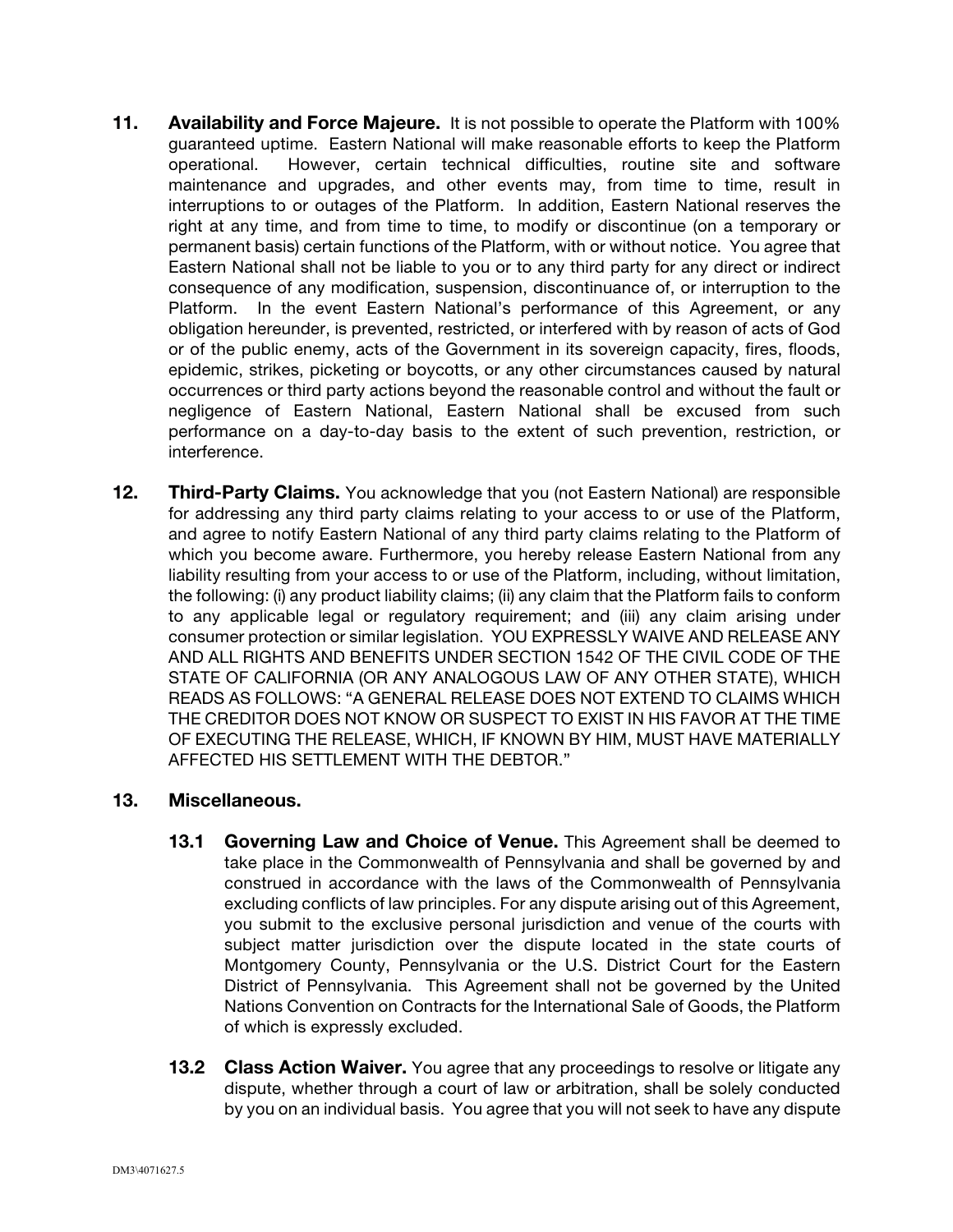heard as a class action, representative action, collective action, private attorney general action, or similar action.

- **13.3 Severability.** If any provision of this Agreement is held to be invalid or unenforceable with respect to a party, the remainder of this Agreement, or the application of such provision to persons other than those to whom it is held invalid or unenforceable shall not be affected and each remaining provision of this Agreement shall be valid and enforceable to the fullest extent permitted by law.
- **13.4 Non-Waiver.** Except as provided herein, the failure to exercise a right or require performance of an obligation under this Agreement shall not effect a party's ability to exercise such right or require such performance at any time thereafter nor shall the waiver of a breach constitute waiver of any subsequent breach.
- **13.5 Export Control.** You may not use or otherwise export or re-export any portion of the Platform except as authorized by United States law. You represent and warrant that you are not (i) located in any country that is subject to a U.S. Government embargo, or that has been designated by the U.S. Government as a "terrorist supporting" country, or (ii) listed on any U.S. Government list of prohibited or restricted parties including the Treasury Department's list of Specially Designated Nationals or the U.S. Department of Commerce Denied Person's List or Entity List. You also agree that you will not use the Platform for any purposes prohibited by United States law.
- **13.6 Access and Use Where Prohibited.** Access to and use of the Platform are unauthorized in any jurisdiction that does not give effect to all provisions of the Agreement, including without limitation this Section.
- 13.7 Operation of the Platform from the United States of America.By accessing and using the Platform, you acknowledge and agree that Eastern National controls and operates all parts of the Platform from its offices in the United States of America and that the Platform is intended for use by End Users while located in the United States of America. Unless expressly stated to the contrary, Eastern National makes no representation that the Platform is appropriate or will be available for use in other locations. Unless otherwise explicitly stated, all marketing or promotional materials found on or accessible through the Platform are solely directed to individuals, companies, or other entities while located in the United States of America. Eastern National reserves the right to limit, in its sole discretion, the provision and quantity of any feature, product, or service to any person or geographic area. Any offer for any feature, product, or service made on or through the Platform is void where prohibited. If you access or use the Platform from outside the United States of America, you are entirely responsible for compliance with applicable local laws and other applicable laws. You may not use any portion of the Platform in violation of applicable export laws and regulations.

If you access the Platform from outside the United States, you acknowledge and agree that your information may be transferred to and maintained on computers and servers located outside of your state, province, country, or other